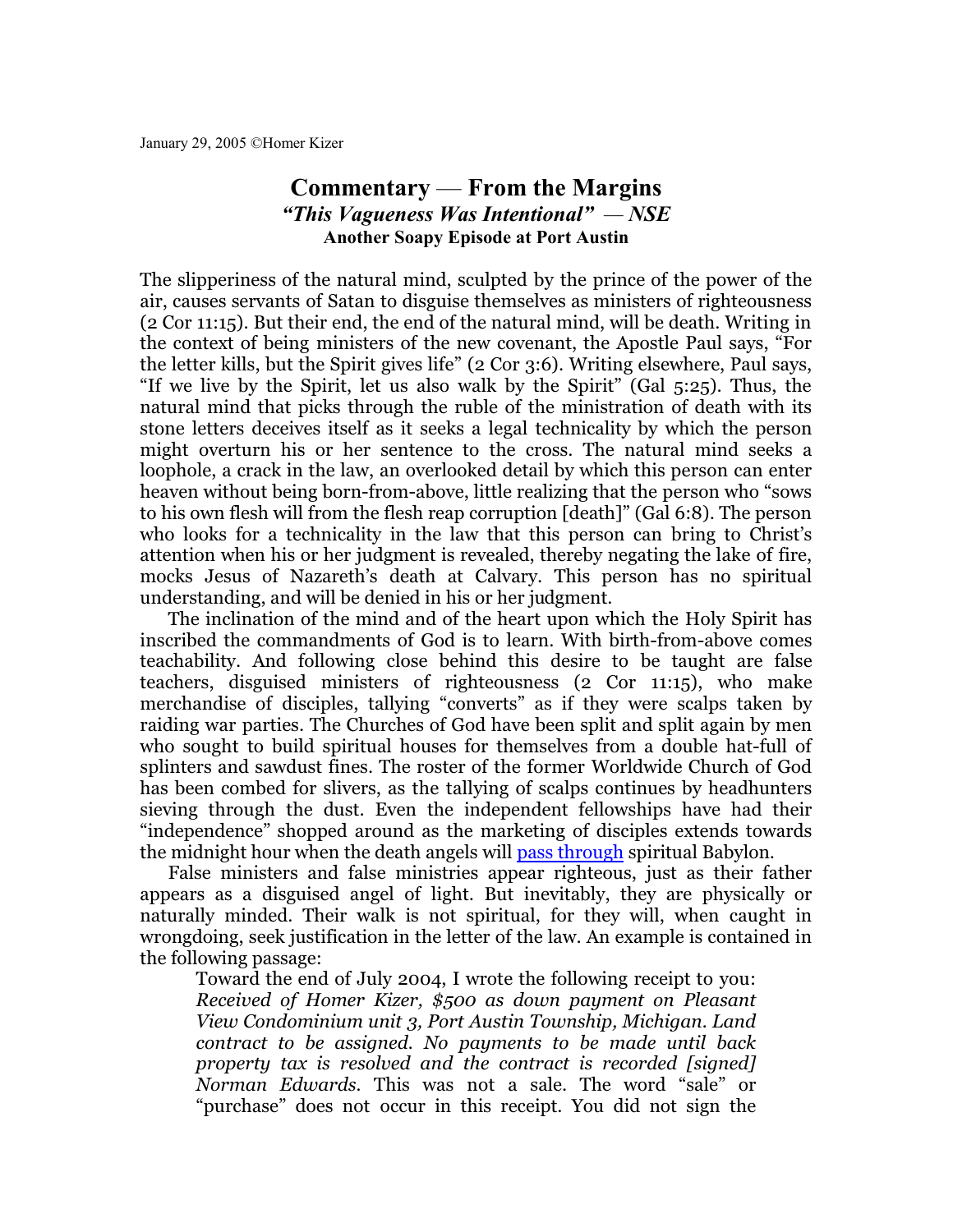document. No address of buyer and seller is included. All of these things are required for a buy-sell agreement in Michigan.…Notice that my receipt to you said "Land contract to be assigned", but does not say who will assign it to whom or when such assignment will take place. This vagueness was intentional. (letter from Norman Scott Edwards, date[d January 25, 2005](file:///|//Notice%20of%20Return%20of%20Unused%20Deposit%2001-25-05.pdf))

*This vagueness was intentional*—Edwards could not write words more spiritually condemning. His justification for his actions is in the letter of the law. He admits using words that were intentionally vague for his advantage.

Elsewhere in his letter of January  $25^{\text{th}}$ , Edwards acknowledges that a contract with Arthur Hawkins for sale of the residence existed, that he had verbal permission to convey this land contract, that he accepted moneys on behalf of Hawkins and ELBI and not on behalf of PASCC. Thus, Edwards legally functioned as an agent for Hawkins and ELBI, thereby raising the question of conflicting interests during the period when the Purchase Agreement known as Liber 1048, dated April 28, 2004, was being negotiated. But Edwards is, in the triteness of colloquial expressions, small potatoes. He lacks the financial ability to make the three defrauded trustees whole.

As the events of Port Austin slowly work toward their logical conclusion, with the shadow of Arthur Hawkins, whose appeal to the U.S. Supreme Court of his conviction for wire fraud was based upon him being tried in the wrong court and not upon the question of innocence, appearing as a larger than life player, a trail of deceit—a trail that includes gambling casinos—is yielding its secrets. The Christian walk of the players across the road is along this narrow path of deceit, a path that apparently leads into the wallets of independent Sabbatarians, who today are paying to keep alive Arthur Hawkins' spiritual dreams, symbolically represented by the cross marking the conjunction of ley lines.

Certain geographical locations have become meccas that draw tourists from around the world. Inevitably, these meccas are at or near the conjunction of ley lines. For reasons that sometimes have a sound economic basis, developments at these locations flourish while developments even a short distance away do not. It is as if the natural mind of humanity is instinctively drawn to locations where ley lines converge. And corporations are employing those who dabble in witchcraft to determine where future tourist meccas should be constructed rather than allowing these "hot spots" to emerge through the *natural* gathering of tourists. It has been locally stated that one leading corporate contributor to Edwards' *Servant News*, his largest contributor, employed a witch in a similar capacity.

It is easy to condemn what a person doesn't understand. The splintered Churches of God have been quick to do this, too quick. But these slivers follow a long Christian tradition of disrupting the traditions of aboriginal peoples around the world without realizing the harm being done. The greater Christian Church taught the laws of God to cultures ruled by natural law, then taught these peoples to break those commandments God gave. The Church taught through words and deeds. And the aboriginal peoples recognized hypocrisy when they saw it: "white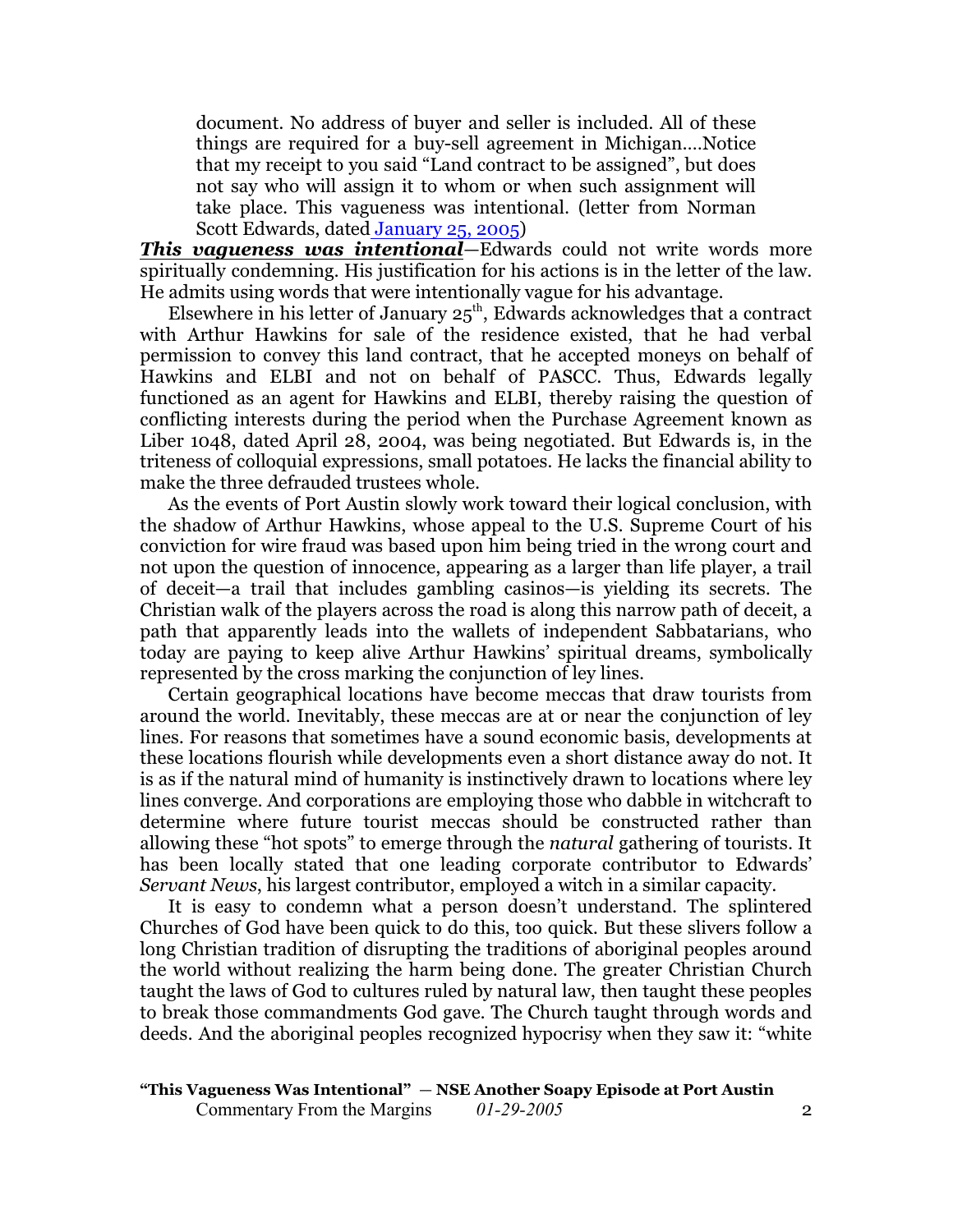men speak with a forked tongue." Too many self-identified Christians spoke with the tongue of their father, the devil, that old serpent who is the father of lies and liars and all who justify themselves by the letter of the law.

Ley lines have been a traditional part of Native American lore. They exist, regardless of whether they are exploited. But within the greater Christian Church, they are viewed with suspicion—and their use remains consigned to shamans, witches and warlocks.

Christians should have nothing to do with witchcraft, white or black, a subject Edwards studied before writing and lecturing about how Christians should respond to witches. The natural mind, not the spiritual mind, is fascinated by the occult. And how ley lines, a grid of force vectors in the earth's crust, can be used to one's economic advantage is not a subject that interests the spiritual mind, or those who are spiritually minded. Yet this seems to be the allure of Port Austin, for if these lines, along which the former Air Force NORAD base sent radar beams, actually mark a future tourist mecca, then the actions of Edwards and Hawkins will pay off handsomely. The Sacred Purpose Trust that Edwards filed with just his signature allows him to sell or to convey shares as if the trust were a private corporation.

Port Austin isn't about the SEE program, which Edwards acknowledges no longer exists ("SEE has now been cancelled by Frankford, Drieman and Williams, a majority of its founders" — Edwards' letter of Jan 25, 2005). It never was. The program was an educational hoax from its inception. Rather, Port Austin is about the intermarriage of white witchcraft and Christianity, two incompatible partners for those who are spiritually minded. And the verbal animosity that has come out of Port Austin is the result of these two contrary spiritual forces fighting actual war against one another in the heavenly realm. No peace will occur until one of the two spiritual entities drives off the other.

The above sentences read like hyperbole. They can be dismissed as hyperbole, but battle lines were actually drawn in August 2004. Real skirmishes were fought throughout September and into October. Unfortunately, unless a person is here as a participant, the above sentences must read and remain as hyperbole. For beyond Michigan's thumb, Port Austin seems little more than *much ado about nothing*.

As *much ado about nothing*, the lessons that can be taken from here and applied throughout the Sabbatarian community is the Cold War motto of Trust But Verify. Usual business procedures need to be applied even to transactions involving brethren. Here, three men allowed Edwards whom they then believed was their brother in Christ to negotiate on their behalf with Warwick Potts and Arthur Hawkins, not realizing that Edwards and Potts, and Edwards and Hawkins had relationships that went back to at least 2000. What they didn't know came back to harm them. And the haste with which Edwards demanded that they sign the Purchase Agreement dated April 28, 2004 (haste expressly noted in Point 18 of the agreement) should have stopped the three from signing any agreement. The three knew that they were being pushed into a purchase they

**"This Vagueness Was Intentional"** — **NSE Another Soapy Episode at Port Austin** Commentary From the Margins  $01-29-2005$  3